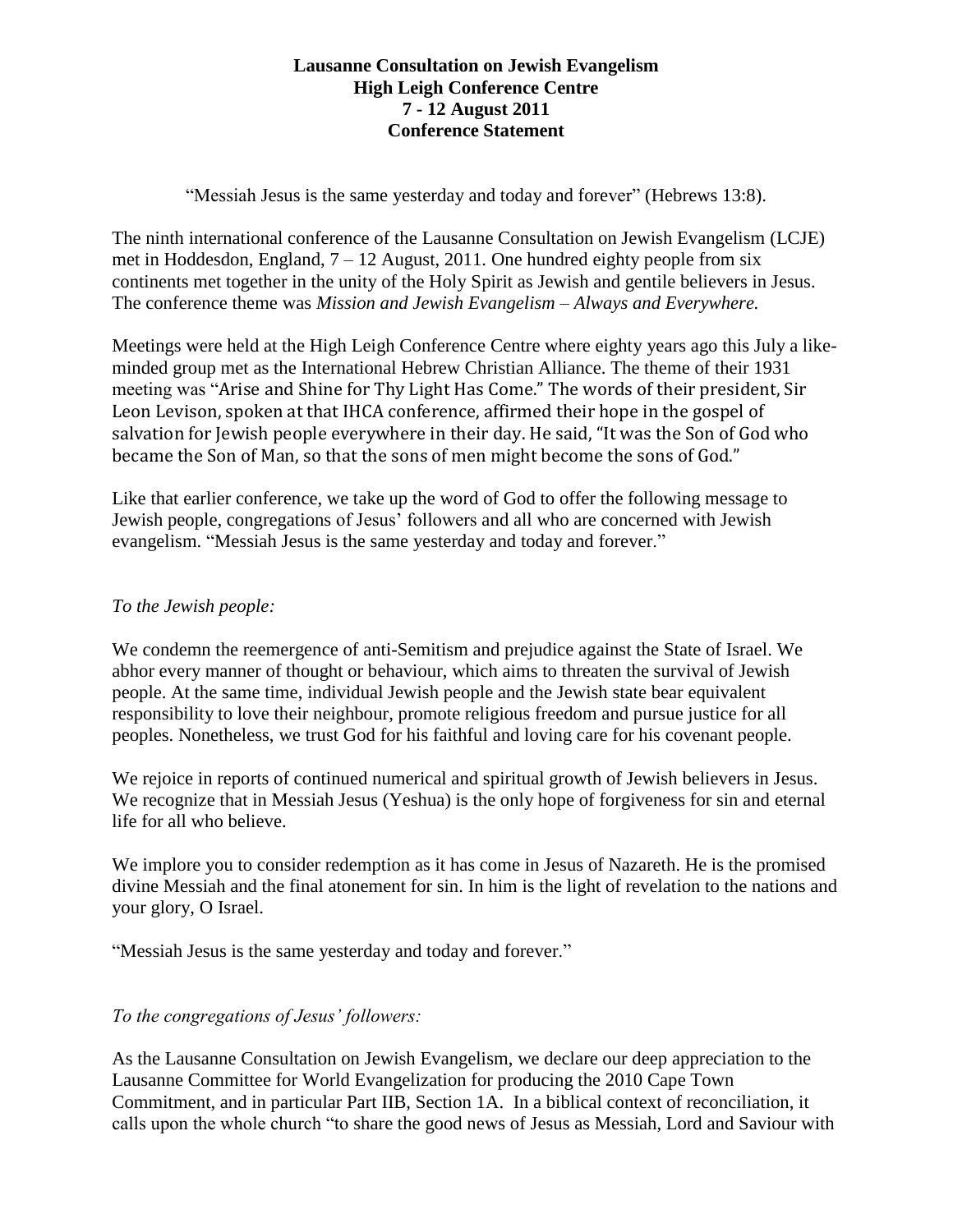Jewish people." Therefore, we unite our hearts with the global Lausanne Movement in affirming this document and especially this section of the Cape Town Commitment that reads:

Reconciliation to God is inseparable from reconciliation to one another. Christ, who *is* our peace, *made* peace through the cross, and *preached* peace to the divided world of Jew and Gentile. The unity of the people of God is both a fact ('he made the two one'), and a mandate ('make every effort to preserve the unity of the Spirit in the bond of peace'). God's plan for the integration of the whole creation in Christ is modelled in the ethnic reconciliation of God's new humanity. Such is the power of the gospel as promised to Abraham (Ephesians 1:10; 2:1-16; 3:6; Galatians 3:6-8).

We affirm that whereas the Jewish people were not strangers to the covenants and promises of God, in the way that Paul describes the Gentiles, they still stand in need of reconciliation to God through the Messiah Jesus. There is no difference, said Paul, between Jew and Gentile in sin; neither is there any difference in salvation. Only in and through the cross can both have access to God the Father through the one Spirit (Ephesians 2:11-22; Romans 3:23; Romans 10:12-13; Ephesians 2:18).

A) We continue, therefore, strongly to affirm the need for the whole Church to share the good news of Jesus as Messiah, Lord and Saviour with Jewish people. And in the spirit of Romans 14-15, we urge Gentile believers to accept, encourage and pray for Messianic Jewish believers, in their witness among their own people.

To this we can say, "Yes" and "Amen." We urge all to pray God's mercy and grace upon suffering and persecuted people, including those of the Arab world. We invite congregations of Jesus' followers to study the Cape Town Commitment and make plans to act upon it. Our members stand ready as partners to serve the Lord with you in reaching Jewish people for Jesus – always and everywhere.

"Messiah Jesus is the same yesterday and today and forever."

## *To all concerned with Jewish evangelism:*

We are dismayed by any reluctance among Christians to share the gospel with Jewish people, since "it is the power of God for salvation to everyone who believes." Likewise, we deplore the teaching of "Two Covenant Theology," which negates the necessity of the gospel for Jewish people and hinders Jewish evangelism. We ask Christians to recognize the negative impact of these views upon their responsibility to fulfill the Great Commission, which is Jesus' command that his followers take the gospel to all nations.

We rejoice in the power of the gospel that enables Messianic Jews and Arab believers in Jesus to find reconciliation in Christ. Therefore, we encourage the whole church always and everywhere to take the gospel "to the Jew first" and to all the nations.

It is vital that all who are concerned for the spiritual welfare of the Jewish people join us in the cause of Jewish evangelism. We call upon the whole church to take the whole gospel to Jewish people always and everywhere.